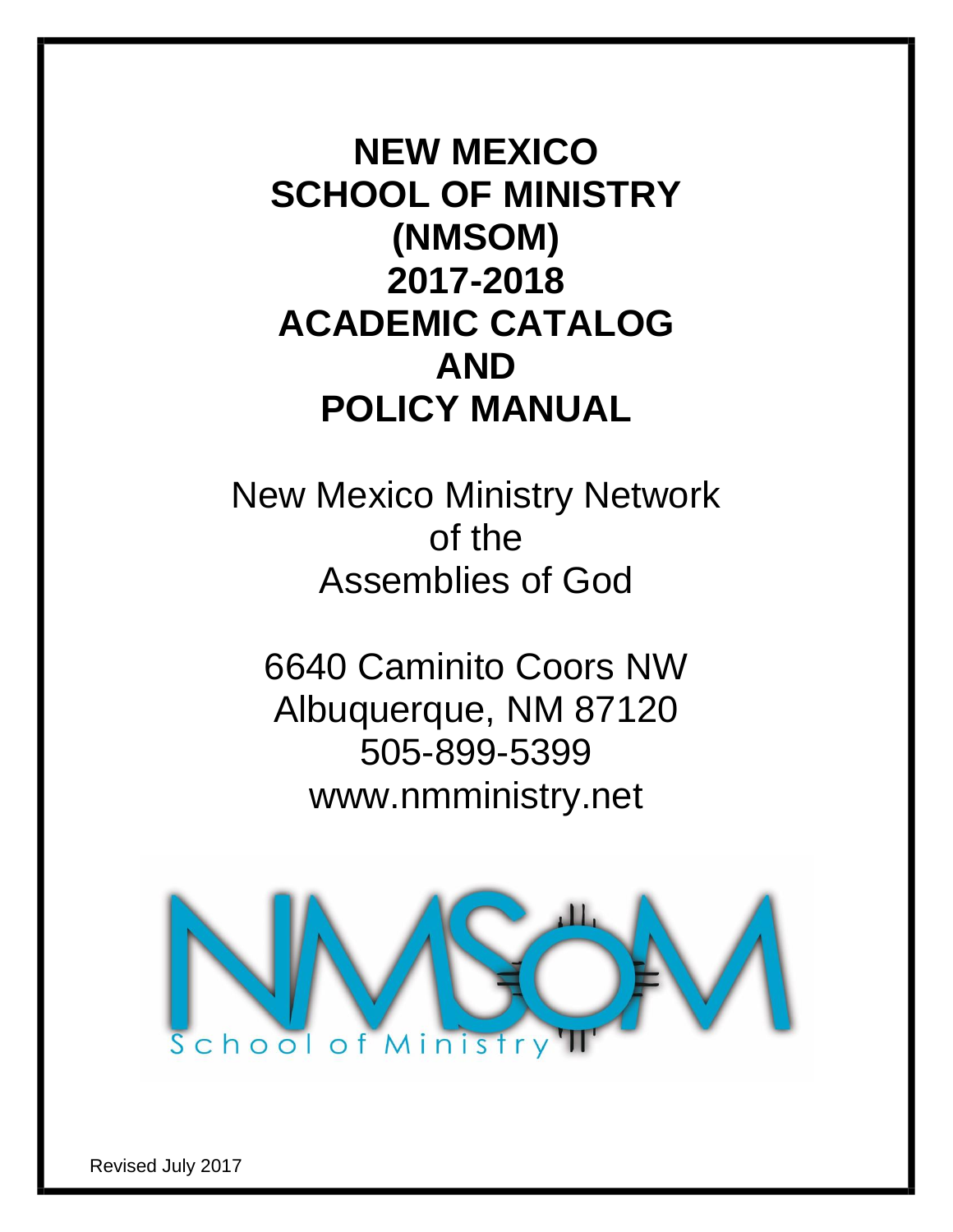

Dear Student,

Welcome to the New Mexico School of Ministry, NMSOM. We are glad to have you as a student in this new ministry of our Network.

## **God has placed a call upon your life to serve Him in ministry.**

Your calling may be as a full-time minister and pastor or as an equipped layperson. We are here as a Network and as a school to help you process the call of God upon your life and prepare yourself to fulfill that call. NMSOM exists to help you develop skills, talents and knowledge needed for effective ministry. Your own spiritual, physical, social and emotional disciplines will determine your future.

The Academic Catalog/Policy and Procedures Manual you now hold is the key component in your studies and educational process. It is important that you READ and FOLLOW all the Student Steps. Being fully prepared for each class is essential for receiving the maximum impact upon your life. In many ways the process of NMSOM will help you develop the disciplines you will need for ministry.

NMSOM instructors will invest in your life out of their experiences and knowledge. Classes are designed to be interactive in order to engage and stimulate your retention. I trust that you will find not only a friendly and yet challenging environment but a class that gives you practical and useful knowledge that will enable your ministry to expand and be fruitful.

## *Thanks for joining the journey!*



In Service to Christ, Our Lord,

 **Marcus W. McClain Director, NMSOM 505-899-5399 mmcclain@nmministry.net**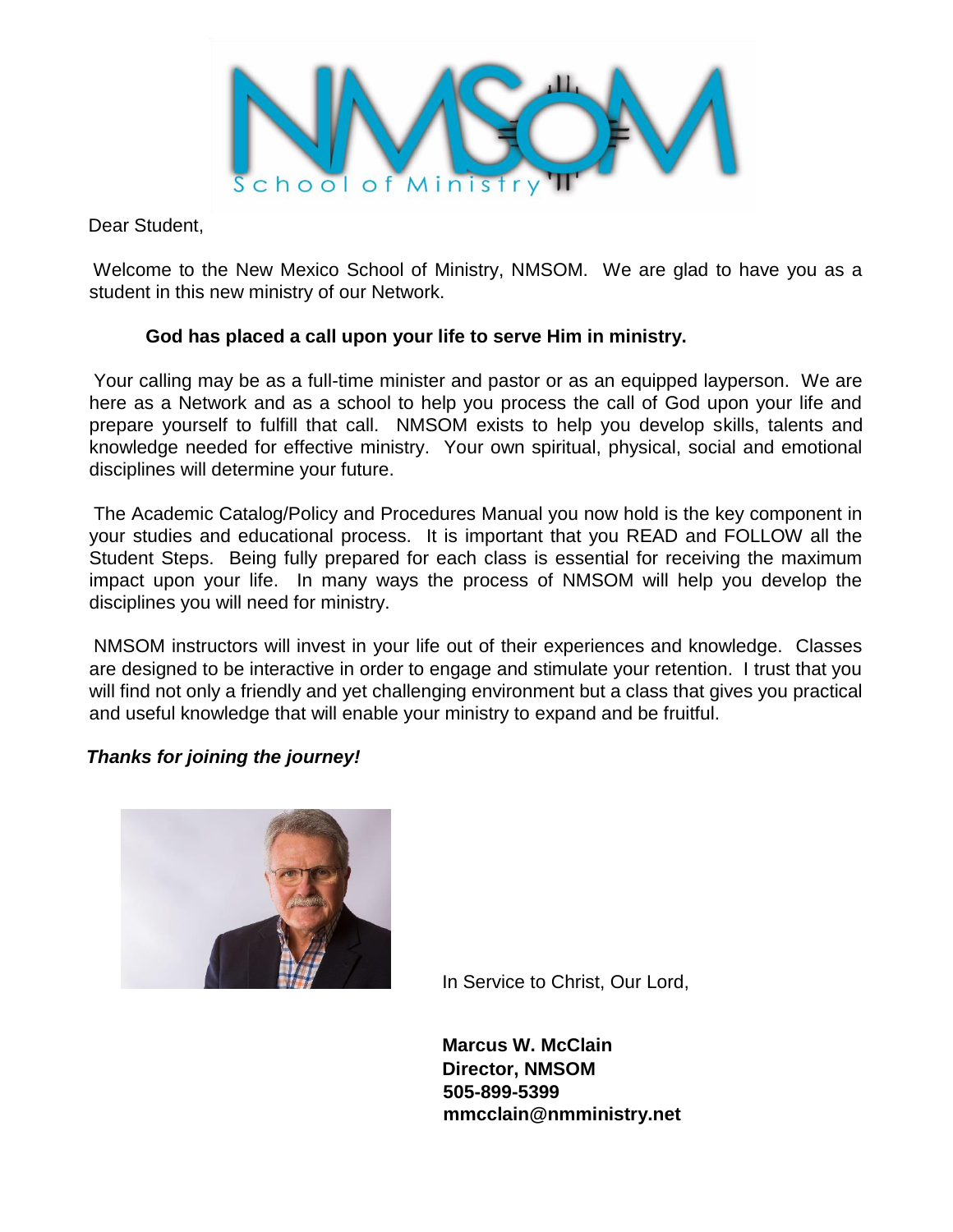## **Equipping the Called for 21st Century Ministry**

## **What is New Mexico School of Ministry (NMSOM)?**

- NMSOM is a network sponsored and operated ministerial training program that enables individuals to complete the educational requirements of the fellowship for credentialing.
- NMSOM uniquely combines home study, classroom instruction, the student's relationship with a mentor, and active involvement in ministry to set ministerial formation.
- NMSOM seeks to provide the student with the highest quality instruction and resources possible in a practical and cost effective way.
- NMSOM gives educational direction, sets an atmosphere for the impartation of the Spirit, and guides the student's spiritual development to equip them for effective, full-time ministry.

## **What are the Benefits of NMSOM?**

- 1. Builds strong Biblical foundation
- 2. Establishes spiritual formation
- 3. Builds lasting relationships
- 4. Develops ministerial character, ethics, and integrity
- 5. Time measured and cost affordable
- 6. Academically accountable
- 7. Practical in structure
- 8. Flexible and expandable in format
- 9. Instills discipline of study, time, and lifestyle
- 10. Direct, hands-on involvement in ministerial training

#### **The NMSOM Experience**

The New Mexico School of Ministry (NMSOM) is a vital support to the ministry of churches and pastors. Knowledge gleaned from the classroom experience becomes a valuable tool the Holy Spirit can use to further the purpose of God. Clergy and laypersons who understand not only "what to do" but "why to do it" will be far more effective than those who "just do it."

NMSOM integrates spiritual formation, relationship building, and academic achievement to provide a unique learning experience.

Students not only acquire knowledge necessary for obtaining ministerial credentials, but also develop character and skills essential for effective ministry.

#### **Statement of Purpose**

The New Mexico School of Ministry (NMSOM) exists to provide training for those sensing a call to ministry, whether as credentialed ministers for the Assemblies of God, or as equipped laypersons within the local church. The school seeks to promote a unified purpose for ministry within the Fellowship, providing doctrinal and practical instruction based upon common core values and shared ministry goals.

The New Mexico School of Ministry (NMSOM) subscribes fully to the Statement of Fundamental Truths of the Assemblies of God and commits itself to proclaim and support the principles and polity of the Assemblies of God. Additionally, the school commits itself to provide training courses that meet network and General Council educational requirements for ministerial credentials.

#### **An Important Question:** *Is Bible College a better alternative?*

This is a question only the student and God can answer. God's will for your life may, or may not, include a formal educational experience. To determine the answer to this question, you should seek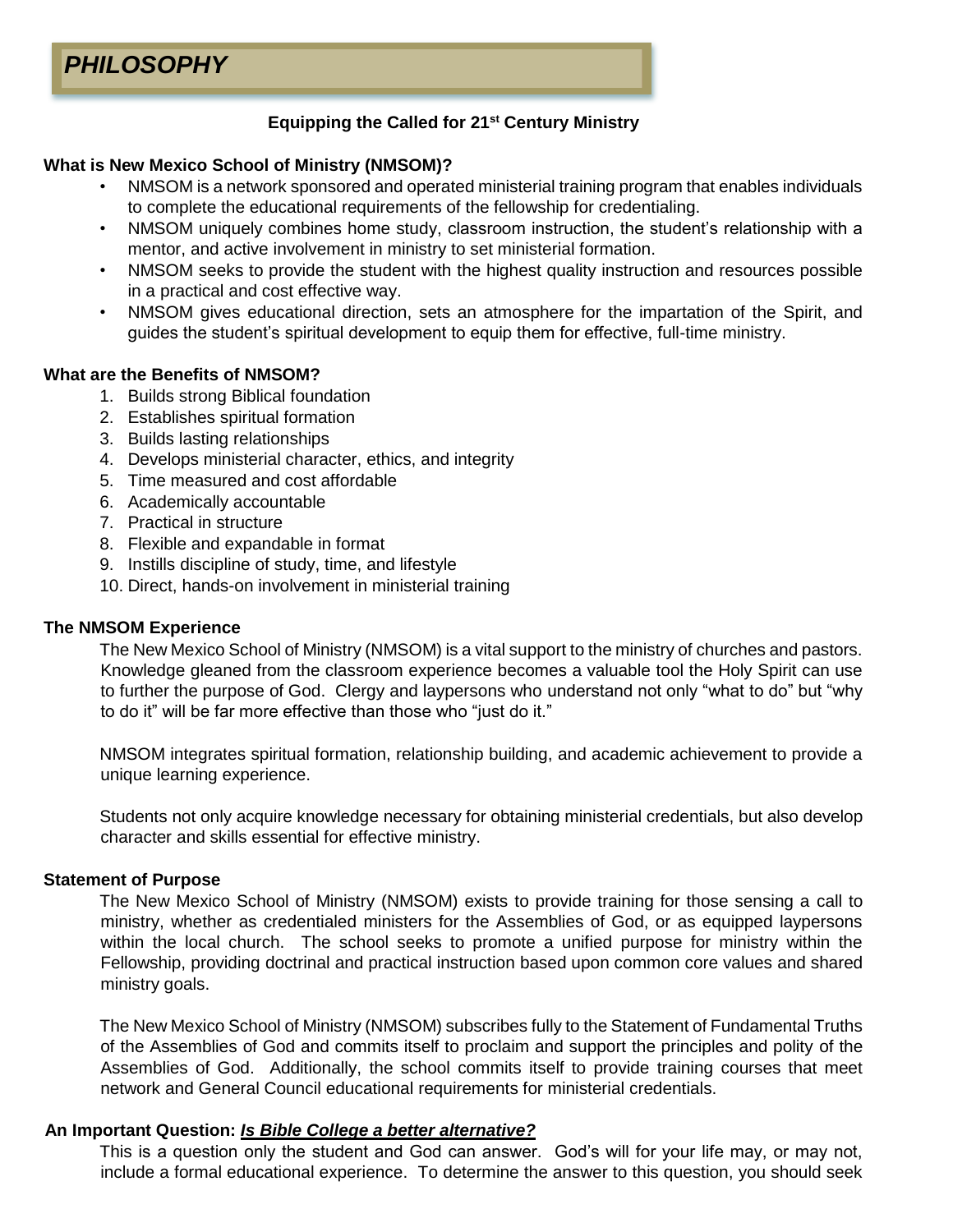wise counsel from your spiritual advisors and then submit the issue to God through prayer and study of God's Word.

Education can take a formal or non-formal route. A ministerial formal education is acquired through a college or seminary which issues a formal academic degree at the end of the process. A non-formal education is usually achieved outside of formally organized schools and results in a diploma or certificate.

NMSOM is a non-formal route designed to deliver the elementary and necessary levels of education required for the credentialing process of the Assemblies of God. However, NMSOM is not an inferior education when understood as to its purpose. Even though NMSOM follows a non-formal approach, it is based on sound educational principles and goals.

Optimally, NMSOM is designed to engage the student in the process of becoming a life-long learner. Professional ministry, such as being a pastor/teacher, generally leads one further and further along the quest for knowledge. Students who begin with NMSOM may one day seek more formal education to enhance and augment their educational experience.

## \*NOTE: COMPLETION OF NMSOM COURSES DOES NOT AUTOMATICALLY QUALIFY ONE FOR CREDENTIALING. APPLYING FOR CREDENTIALS IS A SEPARATE PROCESS.

## **Guiding Principles**

NMSOM is a unique ministerial training opportunity operating in the Network and is guided by the following principles:

- NMSOM is **not** a college or university. Individuals who are able to attend college or seminary are strongly encouraged to attend an endorsed A/G college or seminary for the absolute best in ministerial training (www.colleges.ag.org).
- NMSOM is **not** an accredited school. Students must not expect that the NMSOM courses will be accepted by any A/G college, Bible School, or other accredited college.
- NMSOM is **not** the same a Berean or Global University correspondence education. NMSOM satisfies the same credentialing requirements, but Global University students can earn college credit and a diploma. Berean offers students correspondence courses that can be taken at any time and at the student's own pace (www.thenewberean com). NMSOM courses are only available at specific times.
- NMSOM is **not** the same as credentialing. NMSOM certainly helps applicants meet the educational requirements for credentialing. *Credentialing within our Fellowship is an altogether different process, with its own exams, paperwork, and interview.* Students interested in seeking credentials should contact the Network Executive Administrator's office for additional information.
- NMSOM is about helping those who want to grow in their understanding of the Bible and ministry. It provides the instruction, interaction, accountability, and relationships that are not available through correspondence courses.
- NMSOM is for those who need to complete their educational requirements for credentialing within the Assemblies of God.
- NMSOM is for laypersons who may not be interested in credentials or full-time ministry but who want to learn more about the Bible and improve their ability to serve Christ and their church.
- NMSOM is for credentialed ministers who want to improve their skills and participate in an outstanding continuing education process.

#### • **Focused Learning**

NMSOM offers courses for those who are seeking ministerial credentials with the Assemblies of God and for those who want to improve their abilities to minister or are interested in their own spiritual growth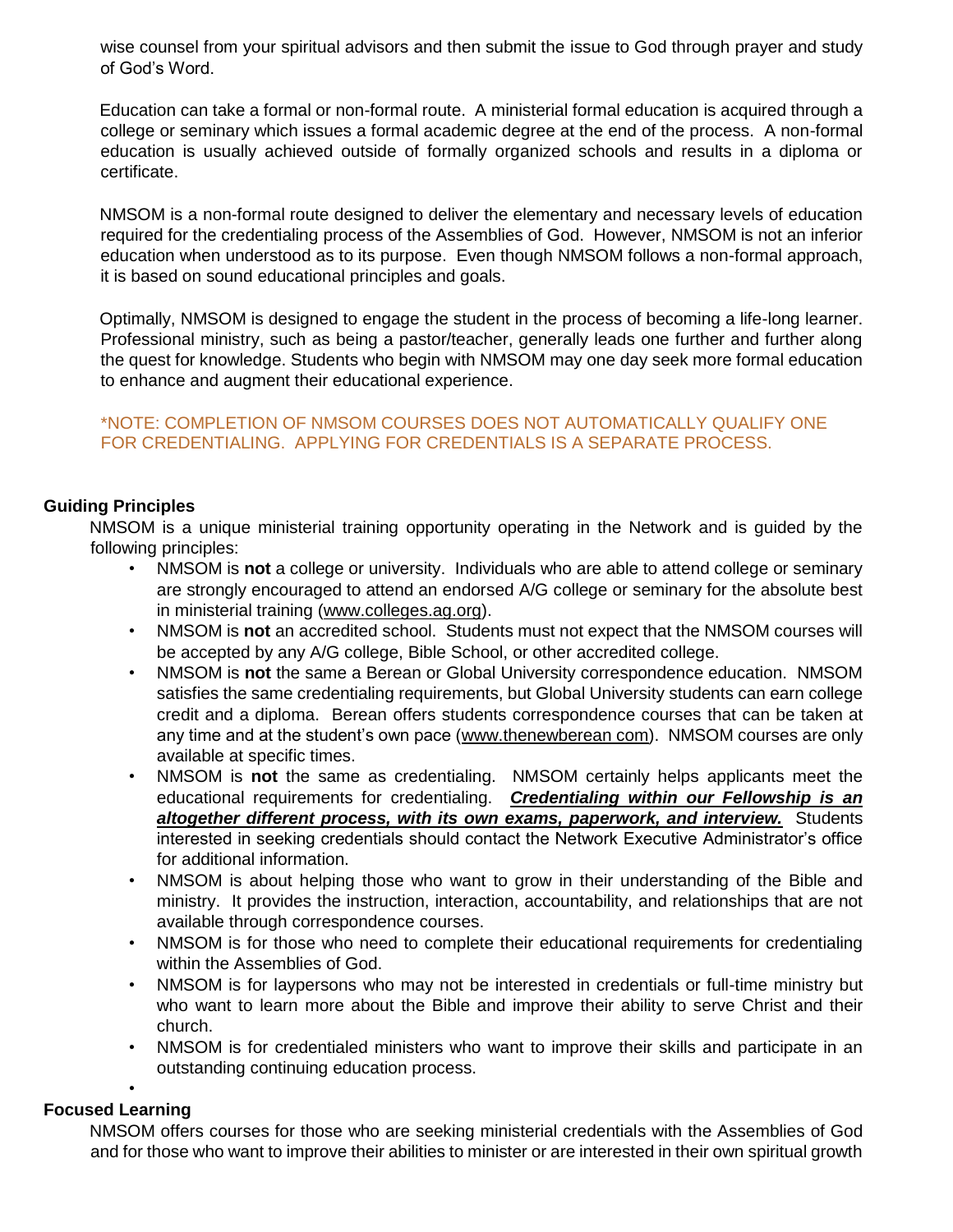and understanding of God's Word. All courses taken as part of the focused learning strategy will apply should the student ultimately decide to seek or upgrade Assemblies of God credentials.

# *STUDENT POLICIES*

*Students are to sign-up no less than three weeks prior to the course they wish to take. The course must be paid for at the time of the registration. Registrations will be accepted in person at a NMSOM site, email, mail or fax. Students may pay for their course fee and tuition in person at a NMSOM site or on line at [www.nmministry.net,](http://www.nmministry.net/) using the secure give payment system.* 

*Once a student registers, he/she will receive via email a Text Overview of approximately 50 – 60 questions. If a student does not have computer access, NMSOM will send a paper copy of the text overview via US mail. Please call the NMSOM office if you need a paper copy of the text overview.* 

*Students are required to complete a minimum of 10 hours of preparatory self-study in advance of the class session. Students are required to read the course textbook(s) and to complete the course text overview prior to class.* 

*Students are to bring one completed copy of their assignments to class which to be used for the class room review and turned in for grading purposes. The text overviews can be typed or hand-written. Please write legibly; credit will not be given if the grader cannot read the responses. These must be completed when the student arrives for the class to receive credit.*

*Students must attend all class sessions, complete the required assignments, and successfully pass the course final exam in order to receive credit for the course. The final grade is calculated as follows: attendance, 20%, text overview, 40%, and final exam, 40%.* 

#### *Absences*

*Due to the limited amount of classroom time in the NMSOM ministry training program, it is imperative that students adjust their personal schedules to ensure that they are able to attend the Saturday sessions in their entirety. However, we all know that situations may arise making it impossible for a student to attend. To clarify the matter of student attendance and absences, the following policies have been developed and implemented.* 

- Students are allowed one absence per semester. If a student cannot attend a Saturday session, they should contact the Administrator to submit their overview and arrange to take the makeup exam. If a student should incur more than one absence in a semester, the student will need to make up the class the next time it is offered.
- *If a student cannot attend a Saturday session, for any reason, the student can apply his/her unused tuition payment to any future course within one year of the original absence.*

#### *Standards of Academic Integrity*

*Registration in the New Mexico School of Ministry (NMSOM) requires adherence to basic standards of academic integrity. Any violation of these standards may result in disciplinary action ranging from lowering a grade to dismissal from NMSOM, depending on the severity of the infraction. In addition, a notation of the violation will be placed in the student's permanent file, which is reviewed by the credential committee and by the Presbytery, during the credential processing with the New Mexico Ministry Network of the Assemblies of God.*

*The following examples represent some basic types of behaviors that are unacceptable. (This is not an exhaustive list.)*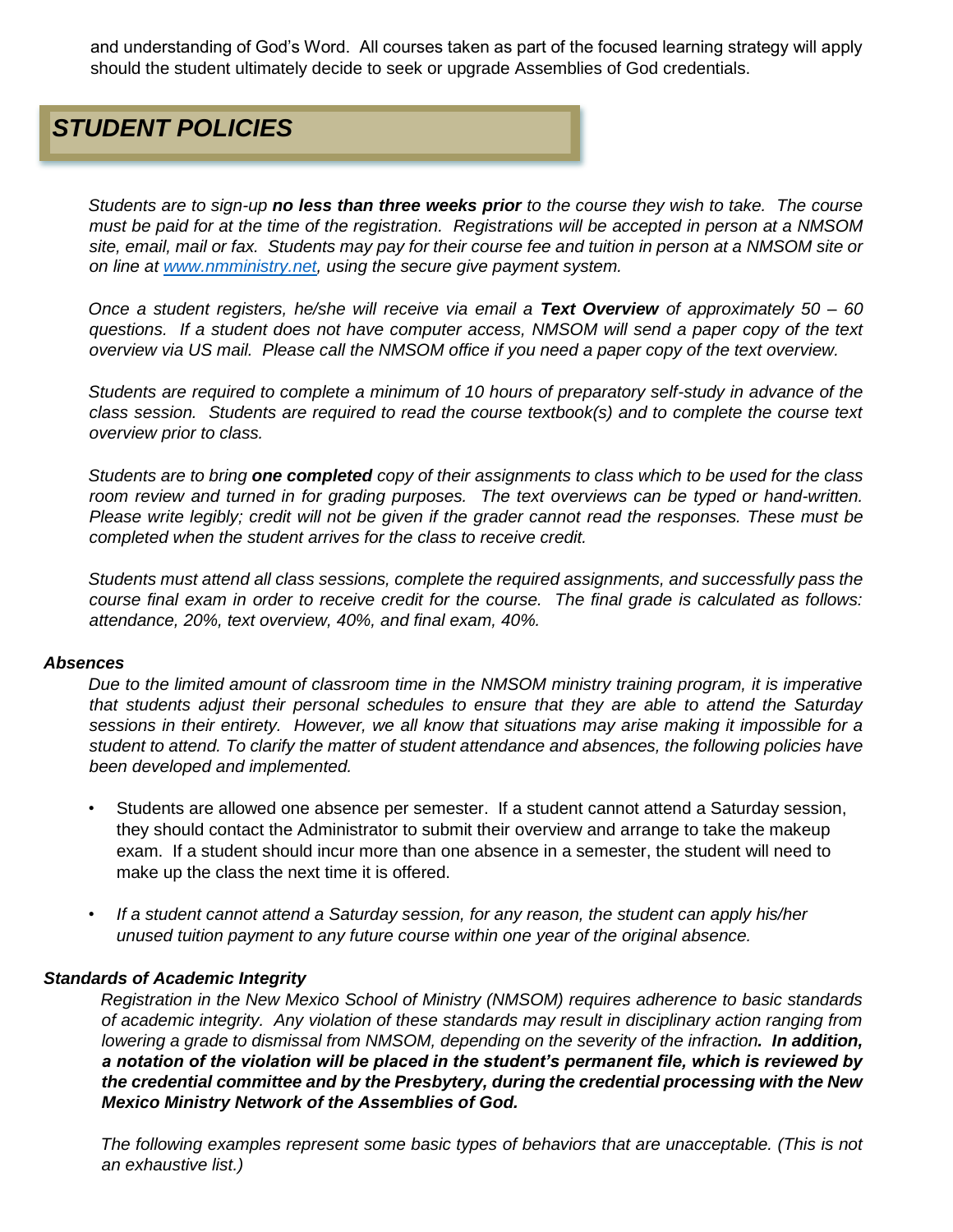- *1. Submitting work done by someone else as your own.*
- *2. Copying or paraphrasing someone else's essays, projects, text overviews, or other work and submitting it as your own. \*Completing your text overview in the classroom is not acceptable.*
- *3. Obtaining or giving an unfair advantage by sharing completed text overviews. NMSOM is a Christian ministry development program serving to equip men and women to fulfill God's calling on their lives. Christian conduct and character are expected among students and faculty and should guide all written and verbal communication and assignments.*
- *4. Students are expected to complete the required course assignments by their own efforts. While it is reasonable and beneficial for two or more students from the same family, church, or community to study together, it is essential that each student's work be his or her own endeavor. Students should not combine their study results to make a common line of thought that appears identical on multiple pre-class session text overviews. Situations of this nature will be brought to the attention of the school's administration and will be investigated to determine if discipline is warranted*.

## **STUDENT INFORMATION**

#### **Structure**

Classes are conducted once a month, eight times a year, in a two-semester format. Courses are offered each month of the semester, one for each corresponding credential level (certified, licensed, and ordained). The classes take place on one Saturday of each month from 8:00 am to 1:00 pm.

It is critical that you plan ahead to arrive for class at the designated location by 8:00 am prepared and ready to learn. Bring all pre-class assignments, completed and ready for submission. Arriving late to the classroom causes the student to miss valuable information, and causes disruption for the class and the instructor.

#### **Class Schedule, Saturday**

| $8:00$ am | Check in and Group Session         |
|-----------|------------------------------------|
| 8:30 am   | Classroom - Instructor Teaching    |
| 9:30 am   | <b>Break</b>                       |
| 9:45 am   | Classroom - Review Text Overview 1 |
| 10:30 am  | <b>Break</b>                       |
| 10:45 am  | Classroom - Review Text Overview 2 |
| 11:45 am  | <b>Final Exam Review</b>           |
| 12:00 pm  | <b>Final Exam</b>                  |
| $1:00$ pm | <b>Dismiss</b>                     |

Prior to class, each student is required to work through the course text and text overview. A minimum of ten hours of preparatory work is necessary. With the classroom time, students will have invested 16 hours or more per course.

The classroom instruction provides an overview of the material, practical applications, and opportunity for questions and discussion. Instructors use personal experience and a variety of teaching methods. Faculty members become natural mentors as they build relationships and share experiences with their students. Faculty advisors are available to provide accountability and guidance for students.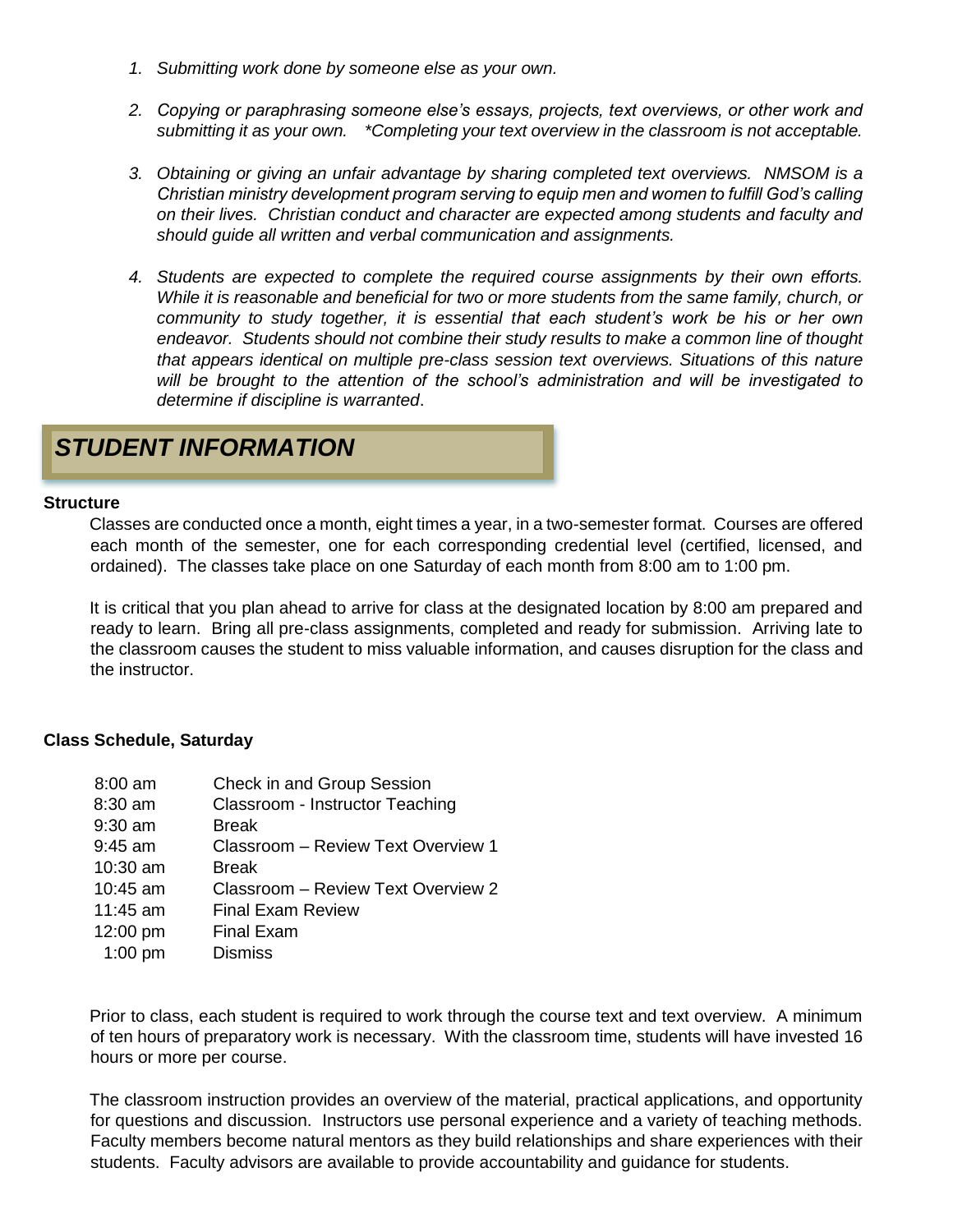#### **Location**

During the 2017-2018 academic year, NMSOM classes will be held at:

**Albuquerque Campus 4800 Tramway Ridge NE Albuquerque, NM** 

**Las Cruces Campus 1980 Spruce Ave Las Cruces, NM** 

**Native American Campus 100 Crownpoint Drive Crownpoint, NM** 

## **Textbooks**

NMSOM has partnered with Christianbook.com so that students may purchase books through their website at a discounted rate. Students are responsible to purchase their own books. We will provide a list of authors and isbs #s at enrollment. You may use the following link to order through Christianbook.com: http://agsom.christianbook.com/apps/textbook\_finder?p=1167881

Students may also purchase their book through used vendors such as Amazon as long as they are purchasing the correct version of the book. Some books are available in E-format as well.

#### **Grades**

Grades are based on attendance, the text overview, and the final exam. Students receive a Course grade which is a weighted average based on 20% for attendance, 40% for the text overview, and 40% for the final exam. The following is the grade and GPA scale for NMSOM courses.

| <b>Average</b> | 0%   | 70%  | 72% | 74% | 75%                                   | 78%                           | 82%         | 85%   | 88%  | 91%  | 93%   | 95%  | 98%  |
|----------------|------|------|-----|-----|---------------------------------------|-------------------------------|-------------|-------|------|------|-------|------|------|
| Letter Grade   |      | D-   |     | D+  | $\widehat{\phantom{1}}$<br>$\sim$ $-$ | $\overline{\phantom{0}}$<br>◡ | $\sim$<br>◡ | $B -$ | Β    | $B+$ | $A -$ |      | A+   |
| <b>GPA</b>     | 0.00 | 0.67 | .00 | .33 | .67                                   | 2.00                          | 2.33        | 2.67  | 3.00 | 3.33 | 3.67  | 4.00 | 4.00 |

#### **New Mexico School of Ministry Disclaimer**

Classes offered by the New Mexico Network New Mexico School of Ministry meet the educational requirements for credentials with the Assemblies of God. However, participation and completion of the classes does not assure nor give advantage for the granting of credentials or give preference in the credentialing process.

The credentialing process must be followed as determined by the New Mexico Network. Final decisions to award credentials are made by the Assemblies of God General Council Credential Committee upon the recommendation of the Network Credential Committee. Persons desiring to be credentialed with the Assemblies of God should contact the New Mexico Network Executive Director's office for further information.



#### **Enrollment**

*Students are to sign-up no less than three weeks prior to the course they wish to take. The course must be paid for at the time of the registration. Registrations will be accepted in person at a NMSOM site, email, mail or fax. All enrollment forms may be found on the New Mexico Ministry Network website at www.nmministry.net , click on ministries tab, click on NMSOM , and pick your campus. Students may pay for their course fee and tuition in person at a NMSOM site or online at* 

*[www.nmministry.net,](http://www.nmministry.net/) using the secure give payment system and follow the steps.*